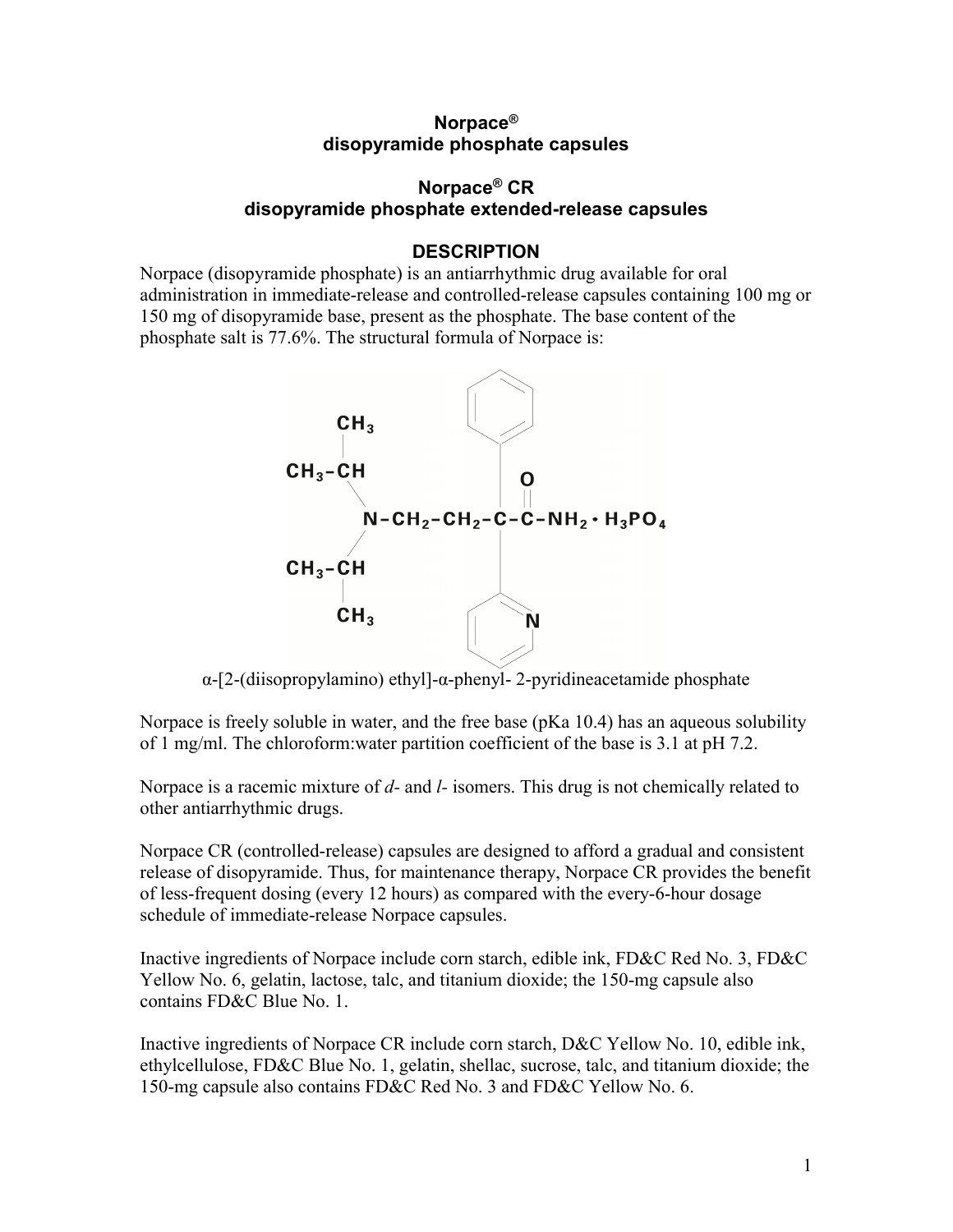# **CLINICAL PHARMACOLOGY**

## **Mechanisms of Action**

Norpace (disopyramide phosphate) is a Type 1 antiarrhythmic drug (i.e., similar to procainamide and quinidine). *In animal studies* Norpace decreases the rate of diastolic depolarization (phase 4) in cells with augmented automaticity, decreases the upstroke velocity (phase 0) and increases the action potential duration of normal cardiac cells, decreases the disparity in refractoriness between infarcted and adjacent normally perfused myocardium, and has no effect on alpha- or beta-adrenergic receptors.

# **Electrophysiology**

In man, Norpace at therapeutic plasma levels shortens the sinus node recovery time, lengthens the effective refractory period of the atrium, and has a minimal effect on the effective refractory period of the AV node. Little effect has been shown on AV-nodal and His-Purkinje conduction times or QRS duration. However, prolongation of conduction in accessory pathways occurs.

# **Hemodynamics**

At recommended oral doses, Norpace rarely produces significant alterations of blood pressure in patients without congestive heart failure (see *Warnings*). With intravenous Norpace, either increases in systolic/diastolic or decreases in systolic blood pressure have been reported, depending on the infusion rate and the patient population. Intravenous Norpace may cause cardiac depression with an approximate mean 10% reduction of cardiac output, which is more pronounced in patients with cardiac dysfunction.

# **Anticholinergic Activity**

The in vitro anticholinergic activity of Norpace is approximately 0.06% that of atropine; however, the usual dose for Norpace is 150 mg every 6 hours and for Norpace CR 300 mg every 12 hours, compared to 0.4 to 0.6 mg for atropine (see *Warnings* and *Adverse Reactions* for anticholinergic side effects).

# **Pharmacokinetics**

Following oral administration of immediate-release Norpace, disopyramide phosphate is rapidly and almost completely absorbed, and peak plasma levels are usually attained within 2 hours. The usual therapeutic plasma levels of disopyramide base are 2 to 4 mcg/ml, and at these concentrations protein binding varies from 50% to 65%. Because of concentration-dependent protein binding, it is difficult to predict the concentration of the free drug when total drug is measured.

The mean plasma half-life of disopyramide in healthy humans is 6.7 hours (range of 4 to 10 hours). In six patients with impaired renal function (creatinine clearance less than 40 ml/min), disopyramide half-life values were 8 to 18 hours.

After the oral administration of 200 mg of disopyramide to 10 cardiac patients with borderline to moderate heart failure, the time to peak serum concentration of  $2.3 \pm 1.5$ hours (mean  $\pm$  SD) was increased, and the mean peak serum concentration of 4.8  $\pm$  1.6 mcg/ml was higher than in healthy volunteers. After intravenous administration in these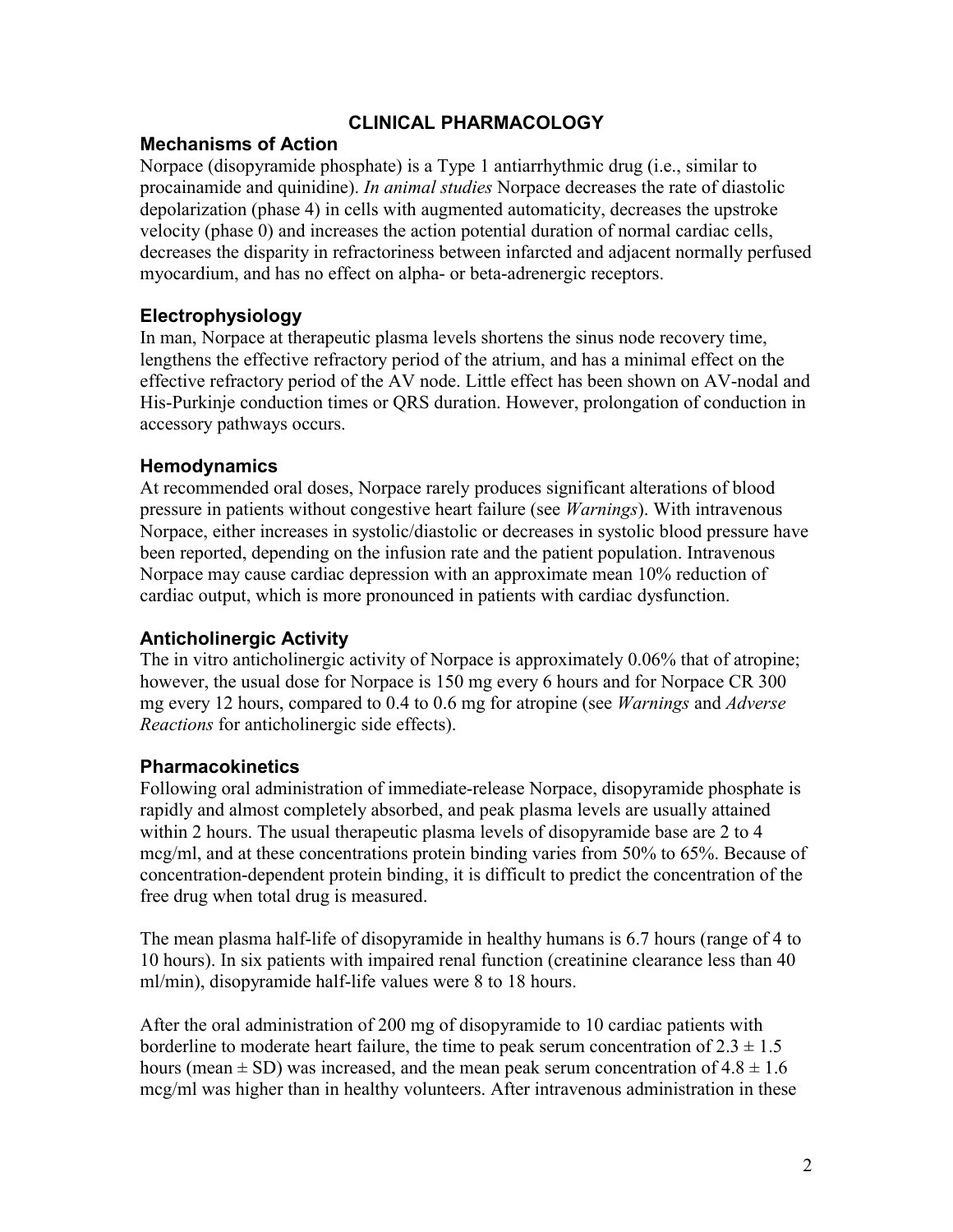same patients, the mean elimination half-life was  $9.7 \pm 4.2$  hours (range in healthy volunteers of 4.4 to 7.8 hours). In a second study of the oral administration of disopyramide to 7 patients with heart disease, including left ventricular dysfunction, the mean plasma half-life was slightly prolonged to  $7.8 \pm 1.9$  hours (range of 5 to 9.5 hours).

In healthy men, about 50% of a given dose of disopyramide is excreted in the urine as the unchanged drug, about 20% as the mono-N-dealkylated metabolite, and 10% as the other metabolites. The plasma concentration of the major metabolite is approximately one tenth that of disopyramide. Altering the urinary pH in man does not affect the plasma half-life of disopyramide.

In a crossover study in healthy subjects, the bio-availability of disopyramide from Norpace CR capsules was similar to that from the immediate-release capsules. With a single 300-mg oral dose, peak disopyramide plasma concentrations of  $3.23 \pm 0.75$ mcg/ml (mean  $\pm$  SD) at 2.5  $\pm$  2.3 hours were obtained with two 150-mg immediaterelease capsules and  $2.22 \pm 0.47$  mcg/ml at  $4.9 \pm 1.4$  hours with two 150-mg Norpace CR capsules. The elimination half-life of disopyramide was  $8.31 \pm 1.83$  hours with the immediate-release capsules and  $11.65 \pm 4.72$  hours with Norpace CR capsules. The amount of disopyramide and mono-N-dealkylated metabolite excreted in the urine in 48 hours was 128 and 48 mg, respectively, with the immediate-release capsules, and 112 and 33 mg, respectively, with Norpace CR capsules. The differences in the urinary excretion of either constituent were not statistically significant.

Following multiple doses, steady-state plasma levels of between 2 and 4 mcg/ml were attained following either 150 mg every-6-hour dosing with immediate-release capsules or 300 mg every-12-hour dosing with Norpace CR capsules.

# **Drug Interactions**

Effects of other drugs on disopyramide pharmacokinetics: In vitro metabolic studies indicated that disopyramide is metabolized by cytochrome P450 3A4 and that inhibitors of this enzyme may result in elevation of plasma levels of disopyramide. Although specific drug interaction studies have not been done, cases of life-threatening interactions have been reported for disopyramide when given with clarithromycin and erythromycin.

# **INDICATIONS AND USAGE**

Norpace and Norpace CR are indicated for the treatment of documented ventricular arrhythmias, such as sustained ventricular tachycardia, that, in the judgment of the physician, are life-threatening. Because of the proarrhythmic effects of Norpace and Norpace CR, their use with lesser arrhythmias is generally not recommended. Treatment of patients with asymptomatic ventricular premature contractions should be avoided.

Initiation of Norpace or Norpace CR treatment, as with other antiarrhythmic agents used to treat life-threatening arrhythmias, should be carried out in the hospital. Norpace CR should not be used initially if rapid establishment of disopyramide plasma levels is desired.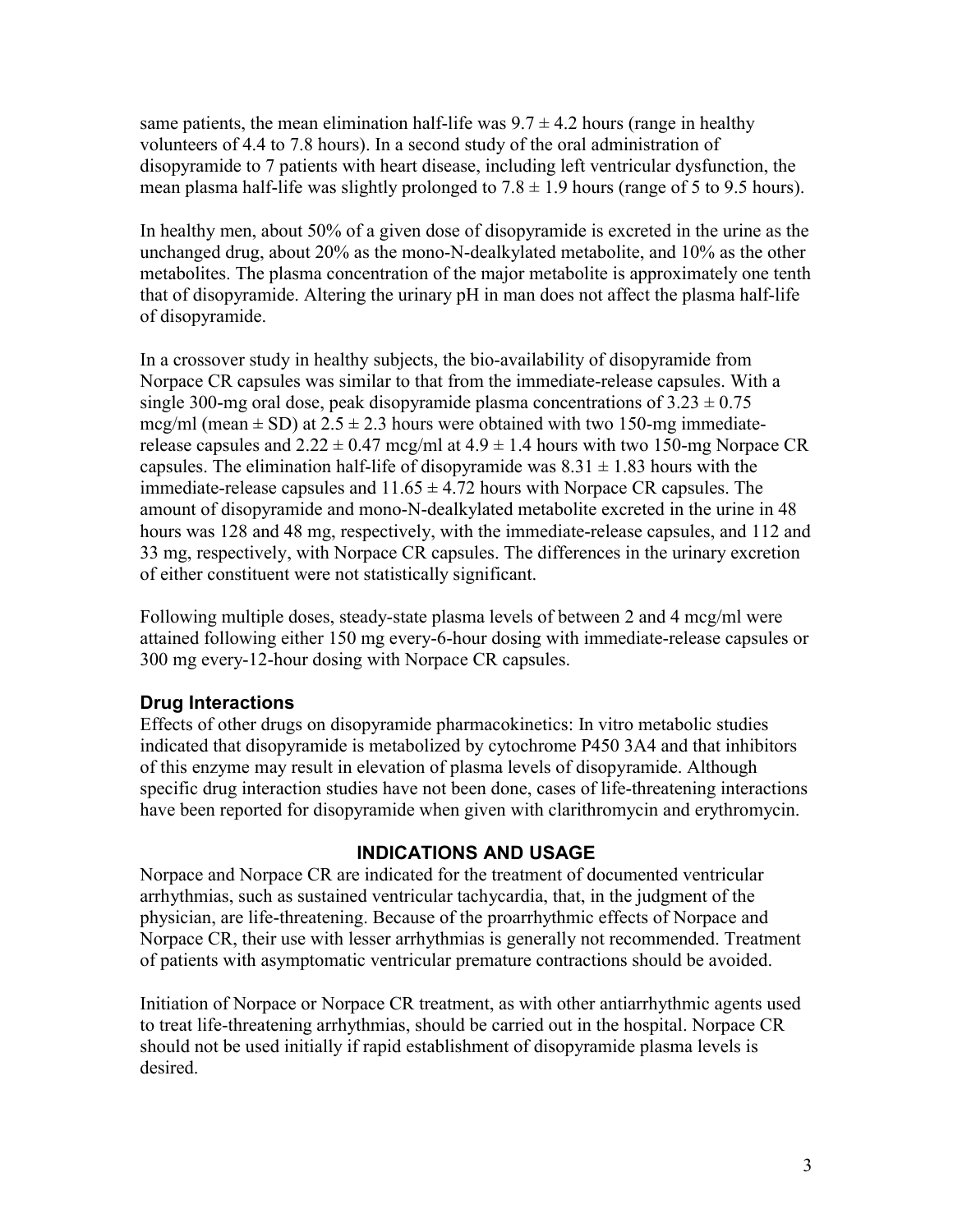Antiarrhythmic drugs have not been shown to enhance survival in patients with ventricular arrhythmias.

# **CONTRAINDICATIONS**

Norpace and Norpace CR are contraindicated in the presence of cardiogenic shock, preexisting second-or third-degree AV block (if no pacemaker is present), congenital Q-T prolongation, or known hypersensitivity to the drug.

## **Warnings**

## **Mortality**

**In the National Heart, Lung and Blood Institute's Cardiac Arrhythmia Suppression Trial (CAST), a long-term, multi-center, randomized, double-blind study in patients with asymptomatic non-life-threatening ventricular arrhythmias who had had a myocardial infarction more than 6 days but less than 2 years previously, an excessive mortality or non-fatal cardiac arrest rate (7.7%) was seen in patients treated with encainide or flecainide compared with that seen in patients assigned to carefully matched placebo-treated groups (3.0%). The average duration of treatment with encainide or flecainide in this study was 10 months.**

**The applicability of the CAST results to other populations (e.g., those without recent myocardial infarction) is uncertain. Considering the known proarrhythmic properties of Norpace or Norpace CR and the lack of evidence of improved survival for any antiarrhythmic drug in patients without life-threatening arrhythmias, the use of Norpace or Norpace CR as well as other antiarrhythmic agents should be reserved for patients with life-threatening ventricular arrhythmias.**

# **Negative Inotropic Properties:**

# Heart Failure/Hypotension

**Norpace or Norpace CR may cause or worsen congestive heart failure or produce severe hypotension as a consequence of its negative inotropic properties. Hypotension has been observed primarily in patients with primary cardiomyopathy or inadequately compensated congestive heart failure. Norpace or Norpace CR should not be used in patients with uncompensated or marginally compensated congestive heart failure or hypotension unless the congestive heart failure or hypotension is secondary to cardiac arrhythmia. Patients with a history of heart failure may be treated with Norpace or Norpace CR, but careful attention must be given to the maintenance of cardiac function, including optimal digitalization. If hypotension occurs or congestive heart failure worsens, Norpace or Norpace CR should be discontinued and, if necessary, restarted at a lower dosage only after adequate cardiac compensation has been established.**

# QRS Widening

**Although it is unusual, significant widening (greater than 25%) of the QRS complex may occur during Norpace or Norpace CR administration; in such cases Norpace or Norpace CR should be discontinued.**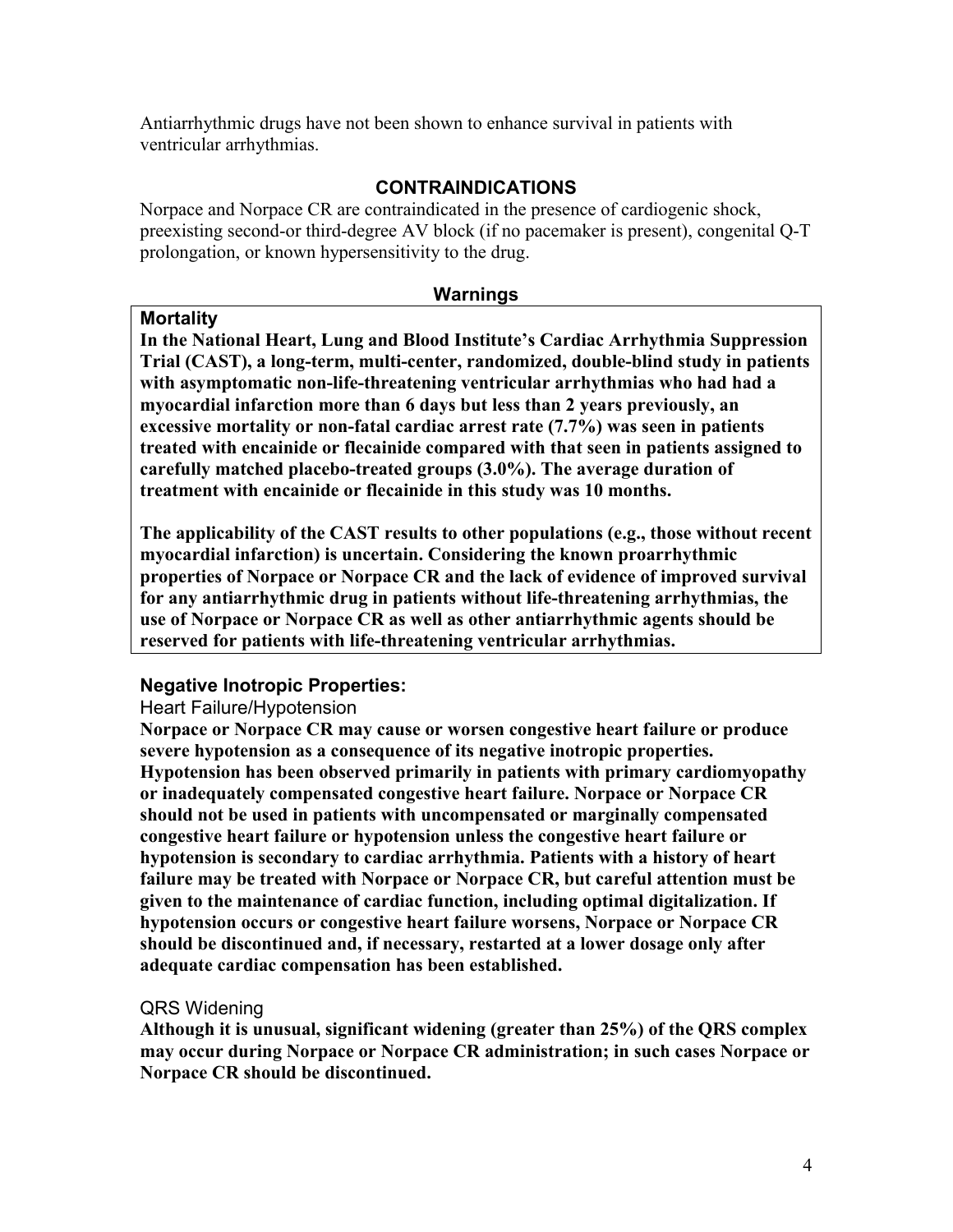## Q-T Prolongation

**As with other Type 1 antiarrhythmic drugs, prolongation of the Q-T interval (corrected) and worsening of the arrhythmia, including ventricular tachycardia and ventricular fibrillation, may occur. Patients who have evidenced prolongation of the Q-T interval in response to quinidine may be at particular risk. As with other Type 1A antiarrhythmics, disopyramide phosphate has been associated with torsade de pointes.**

**If a Q-T prolongation of greater than 25% is observed and if ectopy continues, the patient should be monitored closely, and consideration given to discontinuing Norpace or Norpace CR.**

## Hypoglycemia

**In rare instances significant lowering of blood-glucose values has been reported during Norpace administration.** The physician should be alert to this possibility, especially in patients with congestive heart failure, chronic malnutrition, hepatic, renal or other diseases, or drugs (e.g., beta-adrenoceptor blockers, alcohol) which could compromise preservation of the normal glucoregulatory mechanisms in the absence of food. In these patients the blood-glucose levels should be carefully followed.

## Concomitant Antiarrhythmic Therapy

**The concomitant use of Norpace or Norpace CR with other Type 1A antiarrhythmic agents (such as quinidine or procainamide), Type 1C antiarrhythmics (such as encainide, flecainide or propafenone), and/or propranolol should be reserved for patients with life-threatening arrhythmias who are demonstrably unresponsive to single-agent antiarrhythmic therapy. Such use may produce serious negative inotropic effects, or may excessively prolong conduction.** This should be considered particularly in patients with any degree of cardiac decompensation or those with a prior history thereof. Patients receiving more than one antiarrhythmic drug must be carefully monitored.

#### Heart Block

**If first-degree heart block develops in a patient receiving Norpace or Norpace CR, the dosage should be reduced.** If the block persists despite reduction of dosage, continuation of the drug must depend upon weighing the benefit being obtained against the risk of higher degrees of heart block. Development of second- or third-degree AV block or unifascicular, bifascicular, or trifascicular block requires discontinuation of Norpace or Norpace CR therapy, unless the ventricular rate is adequately controlled by a temporary or implanted ventricular pacemaker.

#### Anticholinergic Activity

**Because of its anticholinergic activity, disopyramide phosphate should not be used in patients with glaucoma, myasthenia gravis, or urinary retention unless adequate overriding measures are taken;** these consist of the topical application of potent miotics (e.g., pilocarpine) for patients with glaucoma, and catheter drainage or operative relief for patients with urinary retention. Urinary retention may occur in patients of either sex as a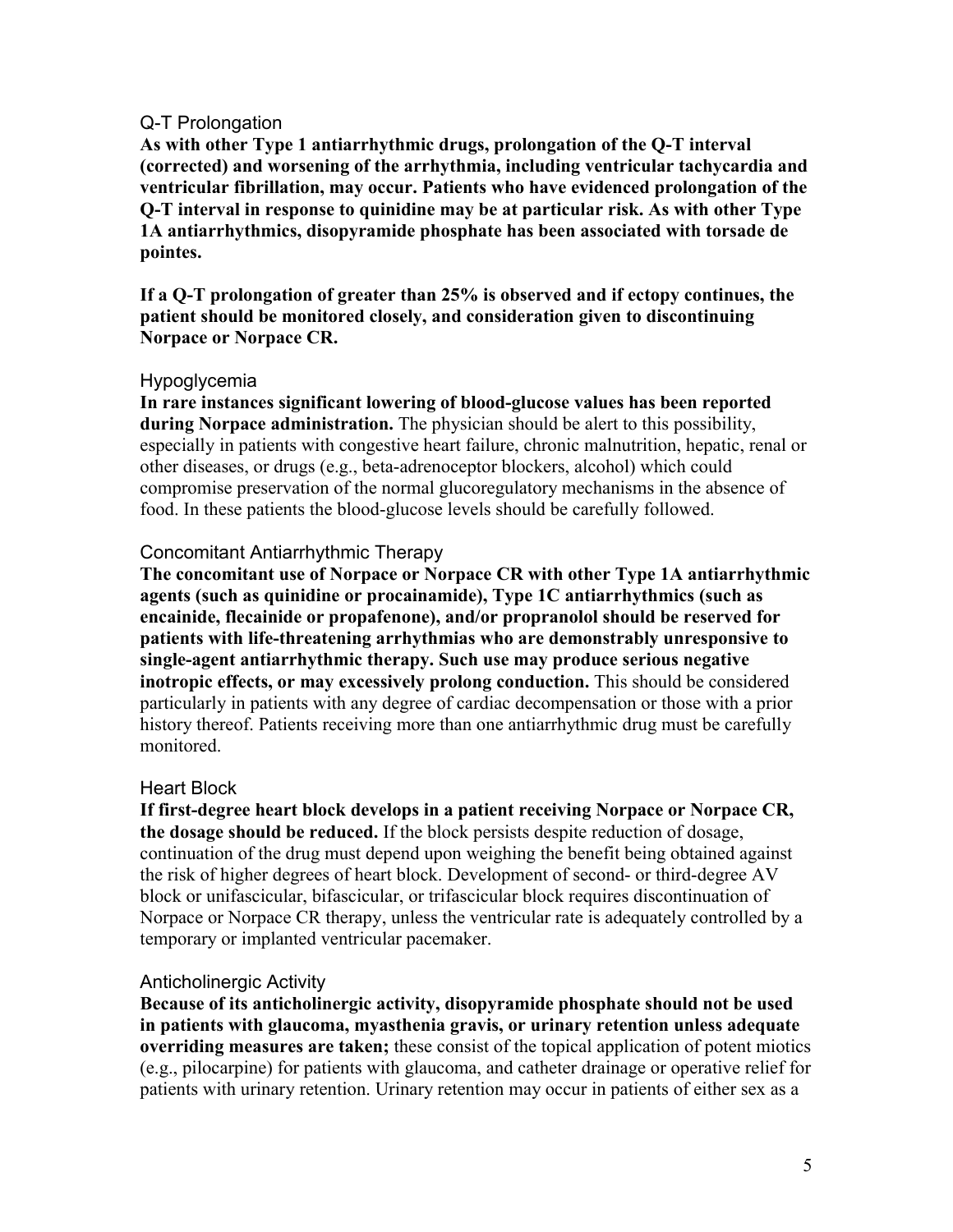consequence of Norpace or Norpace CR administration, but males with benign prostatic hypertrophy are at particular risk. In patients with a family history of glaucoma, intraocular pressure should be measured before initiating Norpace or Norpace CR therapy. Disopyramide phosphate should be used with special care in patients with myasthenia gravis since its anticholinergic properties could precipitate a myasthenic crisis in such patients.

## **PRECAUTIONS**

#### **General**

#### Atrial Tachyarrhythmias

Patients with atrial flutter or fibrillation should be digitalized prior to Norpace or Norpace CR administration to ensure that drug-induced enhancement of AV conduction does not result in an increase of ventricular rate beyond physiologically acceptable limits.

#### Conduction Abnormalities

Care should be taken when prescribing Norpace or Norpace CR for patients with sick sinus syndrome (bradycardia-tachycardia syndrome), Wolff-Parkinson-White syndrome (WPW), or bundle branch block. The effect of disopyramide phosphate in these conditions is uncertain at present.

#### **Cardiomyopathy**

Patients with myocarditis or other cardiomyopathy may develop significant hypotension in response to the usual dosage of disopyramide phosphate, probably due to cardiodepressant mechanisms. Therefore, a loading dose of Norpace should not be given to such patients, and initial dosage and subsequent dosage adjustments should be made under close supervision (see *Dosage and Administration*).

#### Renal Impairment

More than 50% of disopyramide is excreted in the urine unchanged. Therefore Norpace dosage should be reduced in patients with impaired renal function (see *Dosage and Administration*). The electrocardiogram should be carefully monitored for prolongation of PR interval, evidence of QRS widening, or other signs of overdosage (see *Overdosage*).

Norpace CR is not recommended for patients with severe renal insufficiency (creatinine clearance 40 ml/min or less).

#### Hepatic Impairment

Hepatic impairment also causes an increase in the plasma half-life of disopyramide. Dosage should be reduced for patients with such impairment. The electrocardiogram should be carefully monitored for signs of overdosage (see *Overdosage*).

Patients with cardiac dysfunction have a higher potential for hepatic impairment; this should be considered when administering Norpace or Norpace CR.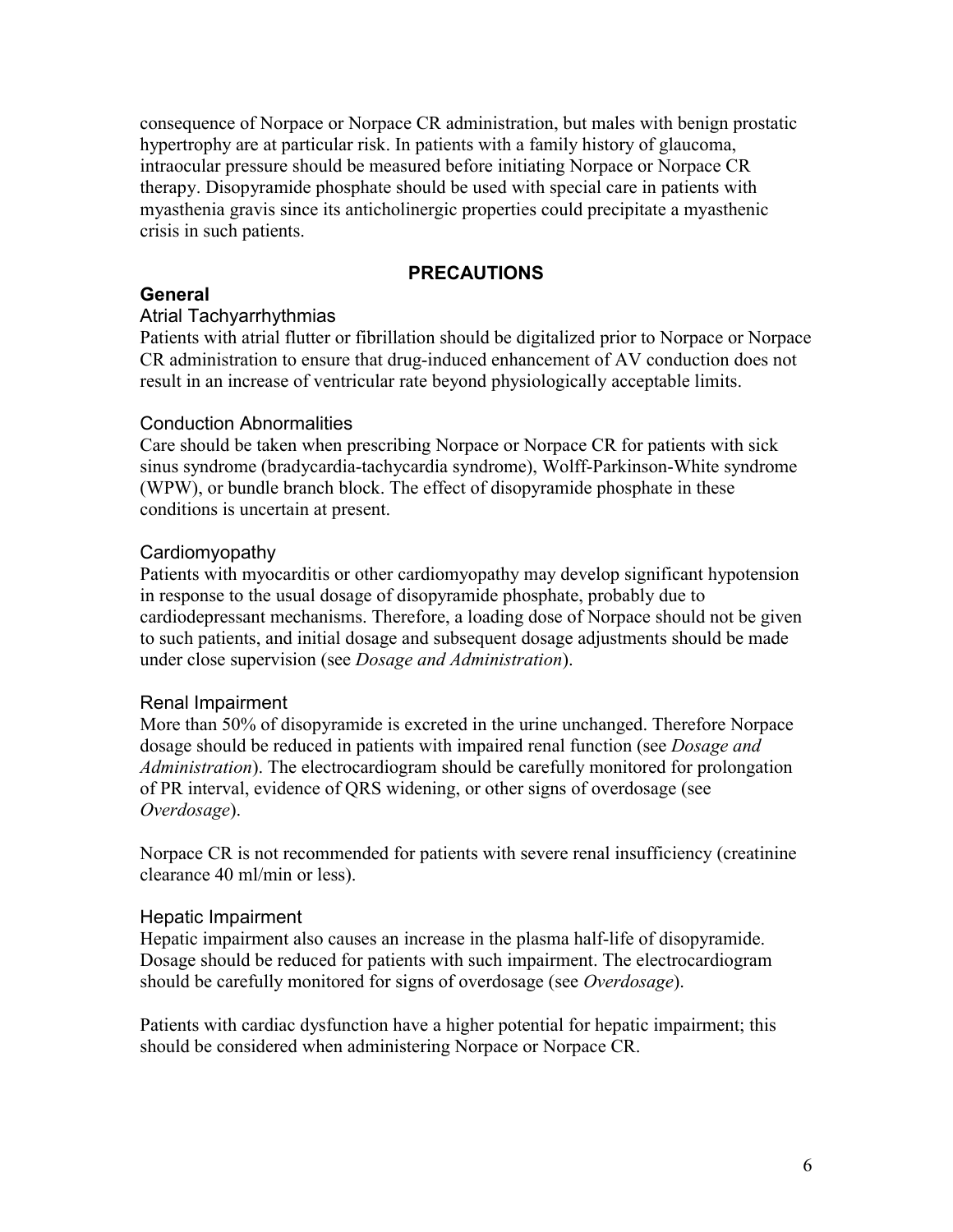## Potassium Imbalance

Antiarrhythmic drugs may be ineffective in patients with hypokalemia, and their toxic effects may be enhanced in patients with hyperkalemia. Therefore, potassium abnormalities should be corrected before starting Norpace or Norpace CR therapy.

## **Drug Interactions**

If phenytoin or other hepatic enzyme inducers are taken concurrently with Norpace or Norpace CR, lower plasma levels of disopyramide may occur. Monitoring of disopyramide plasma levels is recommended in such concurrent use to avoid ineffective therapy. Other antiarrhythmic drugs (e.g., quinidine, procainamide, lidocaine, propranolol) have occasionally been used concurrently with Norpace. Excessive widening of the QRS complex and/or prolongation of the Q-T interval may occur in these situations (see *Warnings*). In healthy subjects, no significant drug-drug interaction was observed when Norpace was coadministered with either propranolol or diazepam. Concomitant administration of Norpace and quinidine resulted in slight increases in plasma disopyramide levels and slight decreases in plasma quinidine levels. Norpace does not increase serum digoxin levels.

Until data on possible interactions between verapamil and disopyramide phosphate are obtained, disopyramide should not be administered within 48 hours before or 24 hours after verapamil administration.

Although potent inhibitors of cytochrome P450 3A4 (e.g., ketoconazole) have not been studied clinically, in vitro studies have shown that erythromycin and oleandomycin inhibit the metabolism of disopyramide. Cases of life-threatening interactions have been reported for disopyramide when given with clarithromycin and erythromycin indicating that coadministration of disopyramide with inhibitors of cytochrome 3A4 could result in potentially fatal interaction.

# **Carcinogenesis, Mutagenesis, Impairment of Fertility**

Eighteen months of Norpace administration to rats, at oral doses up to 400 mg/kg/day (about 30 times the usual daily human dose of 600 mg/day, assuming a patient weight of at least 50 kg), revealed no evidence of carcinogenic potential. An evaluation of mutagenic potential by Ames test was negative. Norpace, at doses up to 250 mg/kg/day, did not adversely affect fertility of rats.

# **Pregnancy**

Teratogenic Effects: Norpace was associated with decreased numbers of implantation sites and decreased growth and survival of pups when administered to pregnant rats at  $250 \text{ mg/kg/day}$  (20 or more times the usual daily human dose of 12 mg/kg, assuming a patient weight of at least 50 kg), a level at which weight gain and food consumption of dams were also reduced. Increased resorption rates were reported in rabbits at 60 mg/kg/day (5 or more times the usual daily human dose). Effects on implantation, pup growth, and survival were not evaluated in rabbits. There are no adequate and wellcontrolled studies in pregnant women. Norpace or Norpace CR should be used during pregnancy only if the potential benefit justifies the potential risk to the fetus.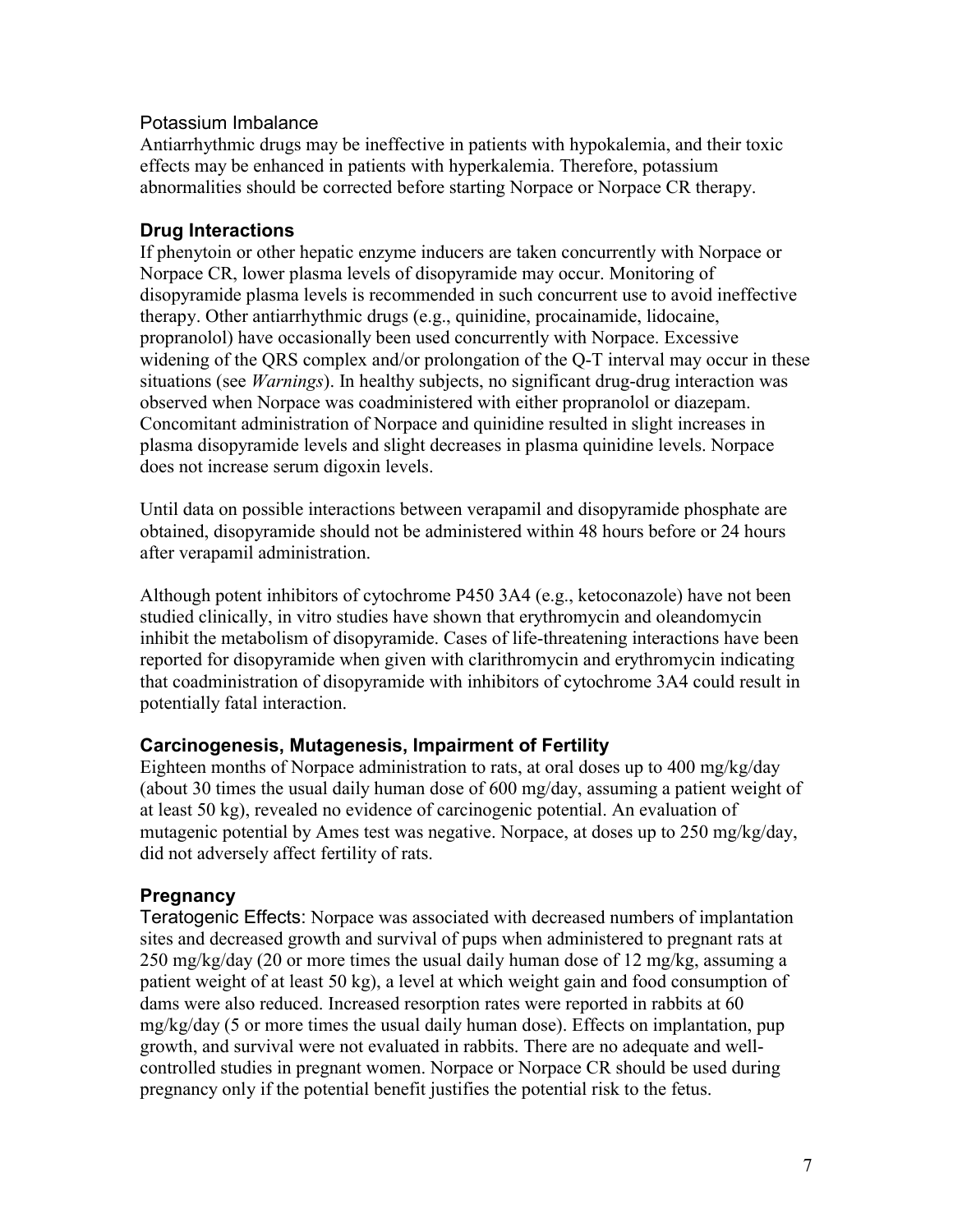Nonteratogenic Effects: **Norpace has been reported to stimulate contractions of the pregnant uterus.** Disopyramide has been found in human fetal blood.

# **Labor and Delivery**

It is not known whether the use of Norpace or Norpace CR during labor or delivery has immediate or delayed adverse effects on the fetus, or whether it prolongs the duration of labor or increases the need for forceps delivery or other obstetric intervention.

# **Nursing Mothers**

Studies in rats have shown that the concentration of disopyramide and its metabolites is between one and three times greater in milk than it is in plasma. Following oral administration, disopyramide has been detected in human milk at a concentration not exceeding that in plasma. Because of the potential for serious adverse reactions in nursing infants from Norpace or Norpace CR, a decision should be made whether to discontinue nursing or to discontinue the drug, taking into account the importance of the drug to the mother.

# **Pediatric Use**

Safety and effectiveness in pediatric patients have not been established (see *Dosage and Administration*).

# **Geriatric Use**

Clinical studies of Norpace/Norpace CR did not include sufficient numbers of subjects aged 65 and over to determine whether they respond differently from younger subjects. Other reported clinical experience has not identified differences in responses between the elderly and younger patients. In general, dose selection for an elderly patient should be cautious, usually starting at the low end of the dosing range, reflecting the greater frequency of decreased hepatic, renal, or cardiac function, and of concomitant disease or other drug therapy.

Because of its anticholinergic activity, disopyramide phosphate should not be used in patients with glaucoma, urinary retention, or benign prostatic hypertrophy (medical conditions commonly associated with the elderly) unless adequate overriding measures are taken (see *Warnings: Anticholinergic Activity*). In the event of increased anticholinergic side effects, plasma levels of disopyramide should be monitored and the dose of the drug adjusted accordingly. A reduction of the dose by one third, from the recommended 600 mg/day to 400 mg/day, would be reasonable, without changing the dosing interval.

This drug is known to be substantially excreted by the kidney, and the risk of toxic reactions to this drug may be greater in patients with impaired renal function. Because elderly patients are more likely to have decreased renal function, care should be taken in dose selection, and it may be useful to monitor renal function (see *Precautions: Renal Impairment* and *Dosage and Administration*).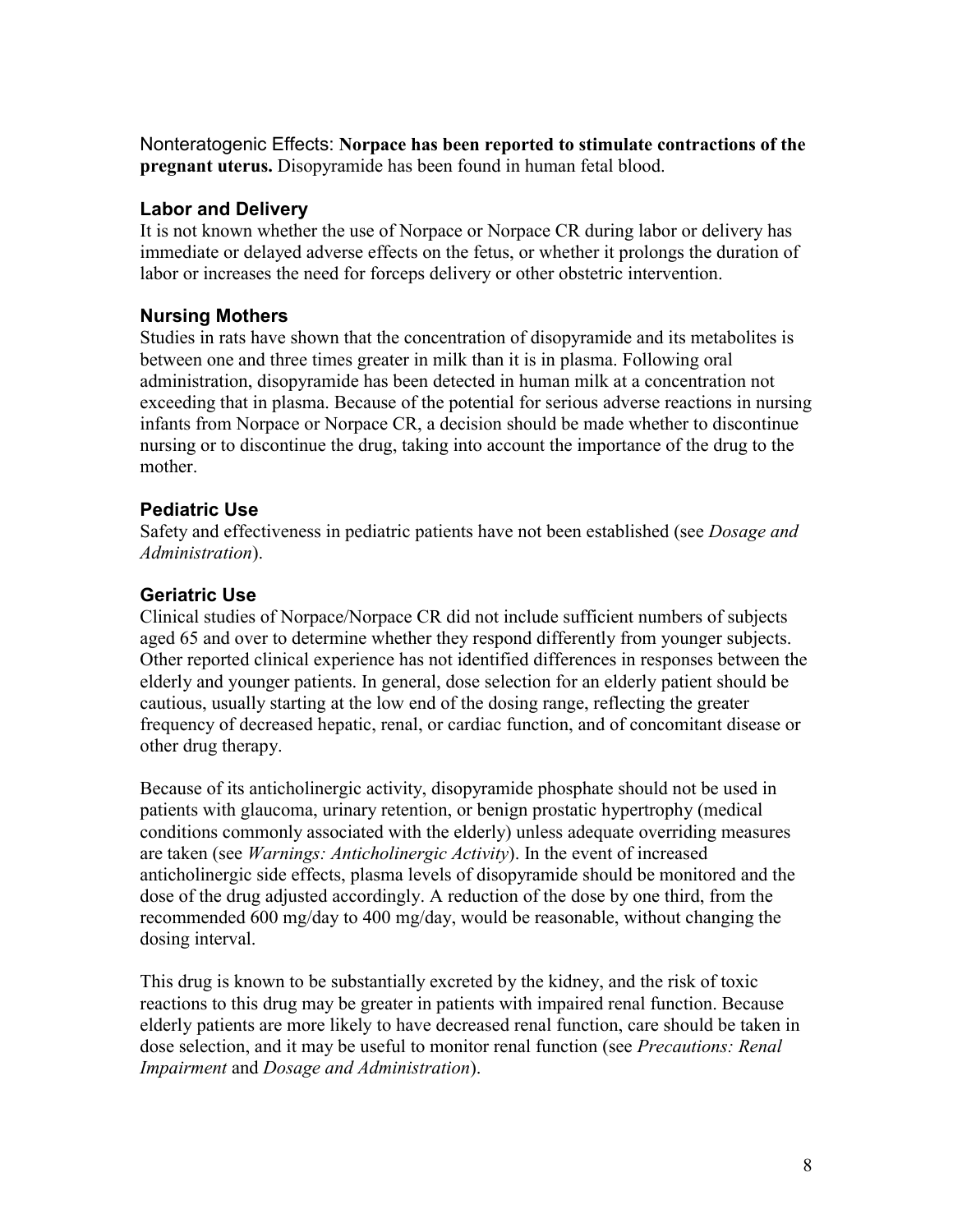## **ADVERSE REACTIONS**

The adverse reactions which were reported in Norpace clinical trials encompass observations in 1,500 patients, including 90 patients studied for at least 4 years. The most serious adverse reactions are hypotension and congestive heart failure. The most common adverse reactions, which are dose dependent, are associated with the anticholinergic properties of the drug. These may be transitory, but may be persistent or can be severe. Urinary retention is the most serious anticholinergic effect.

The following reactions were reported in 10% to 40% of patients:

Anticholinergic: dry mouth (32%), urinary hesitancy (14%), constipation (11%)

The following reactions were reported in 3% to 9% of patients:

Anticholinergic: blurred vision, dry nose/eyes/throat

Genitourinary: urinary retention, urinary frequency and urgency

Gastrointestinal: nausea, pain/bloating/gas

General: dizziness, general fatigue/muscle weakness, headache, malaise, aches/pains

The following reactions were reported in 1% to 3% of patients:

Genitourinary: impotence

Cardiovascular: hypotension with or without congestive heart failure, increased congestive heart failure (see *Warnings*), cardiac conduction disturbances (see *Warnings*), edema/weight gain, shortness of breath, syncope, chest pain

Gastrointestinal: anorexia, diarrhea, vomiting

Dermatologic: generalized rash/dermatoses, itching

Central nervous system: nervousness

Other: hypokalemia, elevated cholesterol/triglycerides

The following reactions were reported in less than 1%:

Depression, insomnia, dysuria, numbness/tingling, elevated liver enzymes, AV block, elevated BUN, elevated creatinine, decreased hemoglobin/hematocrit

Hypoglycemia has been reported in association with Norpace administration (see *Warnings*).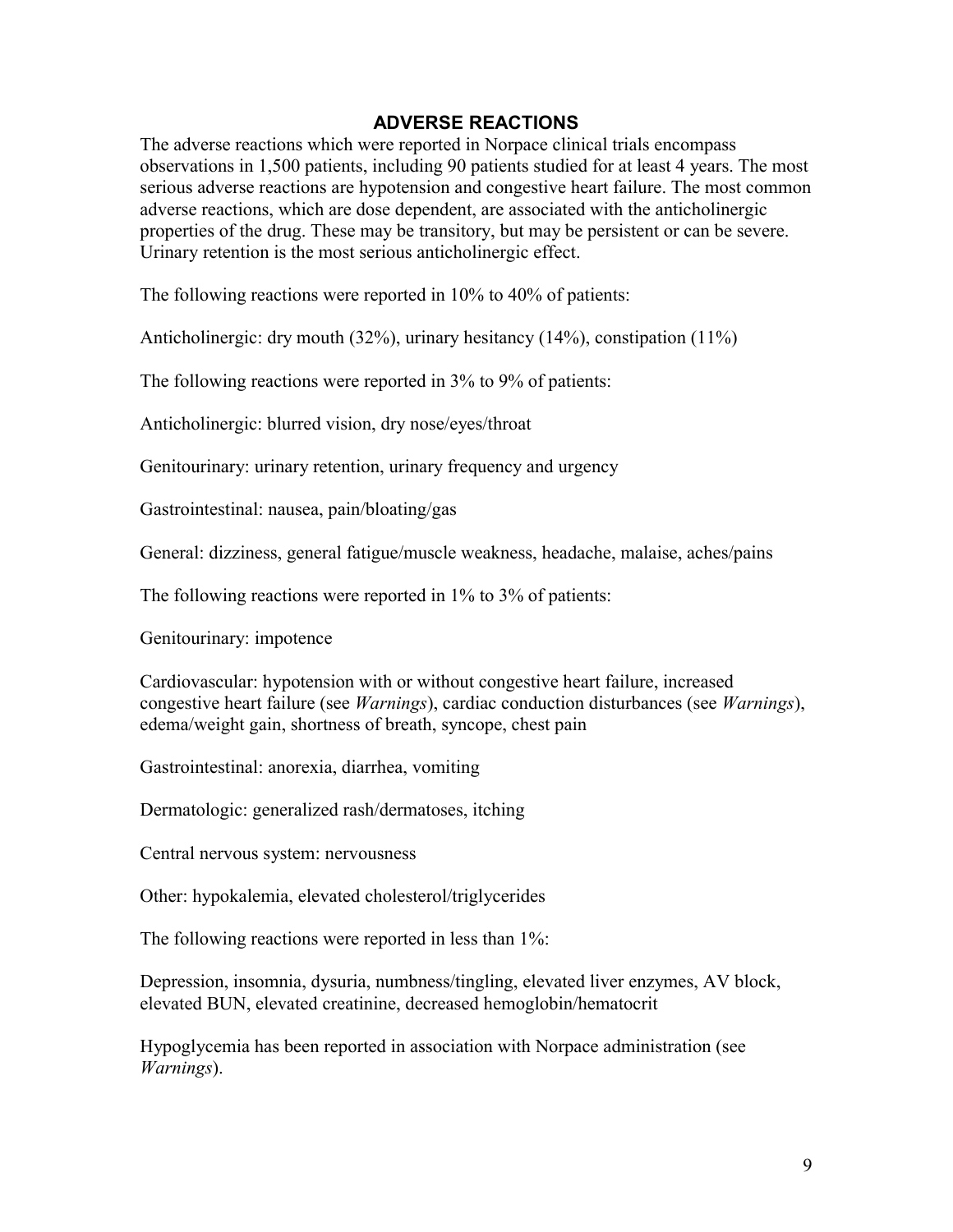Infrequent occurrences of reversible cholestatic jaundice, fever, and respiratory difficulty have been reported in association with disopyramide therapy, as have rare instances of thrombocytopenia, reversible agranulocytosis, and gynecomastia. Some cases of LE (lupus erythematosus) symptoms have been reported; most cases occurred in patients who had been switched to disopyramide from procainamide following the development of LE symptoms. Rarely, acute psychosis has been reported following Norpace therapy, with prompt return to normal mental status when therapy was stopped. The physician should be aware of these possible reactions and should discontinue Norpace or Norpace CR therapy promptly if they occur.

# **OVERDOSAGE**

# **Symptoms**

Deliberate or accidental overdosage of oral disopyramide may be followed by apnea, loss of consciousness, cardiac arrhythmias, and loss of spontaneous respiration. Death has occurred following overdosage.

Toxic plasma levels of disopyramide produce excessive widening of the QRS complex and Q-T interval, worsening of congestive heart failure, hypotension, varying kinds and degrees of conduction disturbance, bradycardia, and finally asystole. Obvious anticholinergic effects are also observed.

The approximate oral LD<sub>50</sub> of disopyramide phosphate is 580 and 700 mg/kg for rats and mice, respectively.

# **Treatment**

Experience indicates that prompt and vigorous treatment of overdosage is necessary, even in the absence of symptoms. Such treatment may be life-saving. No specific antidote for disopyramide phosphate has been identified. Treatment should be symptomatic and may include induction of emesis or gastric lavage, administration of a cathartic followed by activated charcoal by mouth or stomach tube, intravenous administration of isoproterenol and dopamine, insertion of an intra-aortic balloon for counterpulsation, and mechanically assisted ventilation. Hemodialysis or, preferably, hemoperfusion with charcoal may be employed to lower serum concentration of the drug.

The electrocardiogram should be monitored, and supportive therapy with cardiac glycosides and diuretics should be given as required.

If progressive AV block should develop, endocardial pacing should be implemented. In case of any impaired renal function, measures to increase the glomerular filtration rate may reduce the toxicity (disopyramide is excreted primarily by the kidney).

The anticholinergic effects can be reversed with neostigmine at the discretion of the physician.

Altering the urinary pH in humans does not affect the plasma half-life or the amount of disopyramide excreted in the urine.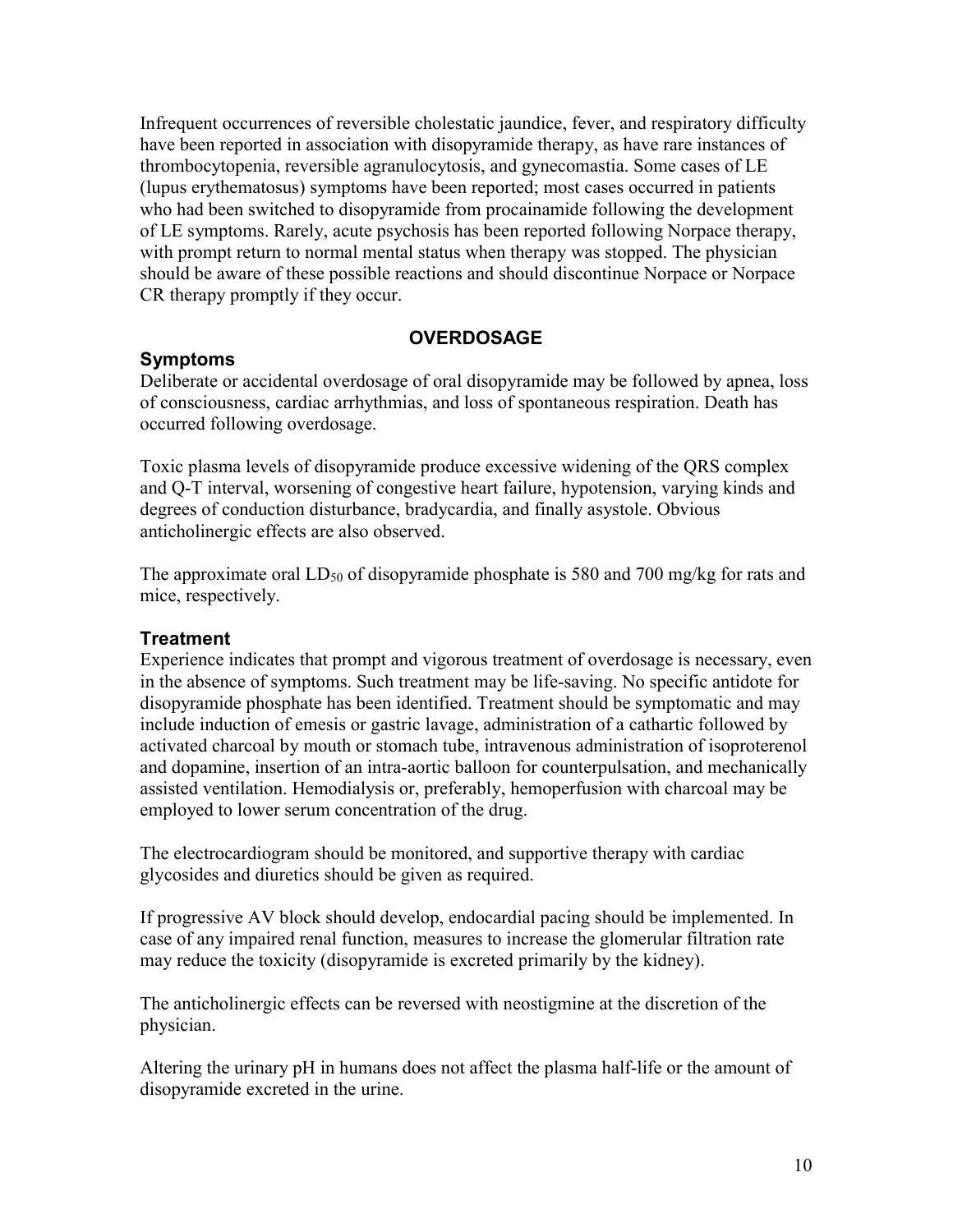# **DOSAGE AND ADMINISTRATION**

The dosage of Norpace or Norpace CR must be individualized for each patient on the basis of response and tolerance. The usual adult dosage of Norpace or Norpace CR is 400 to 800 mg per day given in divided doses. The recommended dosage for most adults is 600 mg/day given in divided doses (either 150 mg every 6 hours for immediate-release Norpace or 300 mg every 12 hours for Norpace CR). For patients whose body weight is less than 110 pounds (50 kg), the recommended dosage is 400 mg/day given in divided doses (either 100 mg every 6 hours for immediate-release Norpace or 200 mg every 12 hours for Norpace CR). In the event of increased anticholinergic side effects, plasma levels of disopyramide should be monitored and the dose of the drug adjusted accordingly. A reduction of the dose by one third, from the recommended 600 mg/day to 400 mg/day, would be reasonable, without changing the dosing interval.

**For patients with cardiomyopathy or possible cardiac decompensation, a loading dose, as discussed below, should not be given, and initial dosage should be limited to 100 mg of immediate-release Norpace every 6 to 8 hours.** Subsequent dosage adjustments should be made gradually, with close monitoring for the possible development of hypotension and/or congestive heart failure (see *Warnings*).

For patients with moderate renal insufficiency (creatinine clearance greater than 40 ml/min) or hepatic insufficiency, the recommended dosage is 400 mg/day given in divided doses (either 100 mg every 6 hours for immediate-release Norpace or 200 mg every 12 hours for Norpace CR).

For patients with severe renal insufficiency  $(C_{cr} 40 \text{ ml/min or less})$ , the recommended dosage regimen of immediate-release Norpace is 100 mg at intervals shown in the table below, with or without an initial loading dose of 150 mg.

| <b>RENAL INSUFFICIENCY</b> |           |           |         |  |
|----------------------------|-----------|-----------|---------|--|
| Creatinine                 |           |           | Less    |  |
| Clearance                  |           |           | than    |  |
| (ml/min)                   | $40 - 30$ | $30 - 15$ | 15      |  |
| Approximate                |           |           |         |  |
| Maintenance-               |           |           |         |  |
| dosing interval            | g 8 hr    | q 12 hr   | Q 24 hr |  |

# IMMEDIATE-RELEASE NORPACE DOSAGE INTERVAL FOR PATIENTS WITH

The above dosing schedules are for Norpace immediate-release capsules; Norpace CR is not recommended for patients with severe renal insufficiency.

For patients in whom rapid control of ventricular arrhythmia is essential, an initial loading dose of 300 mg of immediate-release Norpace (200 mg for patients whose body weight is less than 110 pounds) is recommended, followed by the appropriate maintenance dosage. Therapeutic effects are usually attained 30 minutes to 3 hours after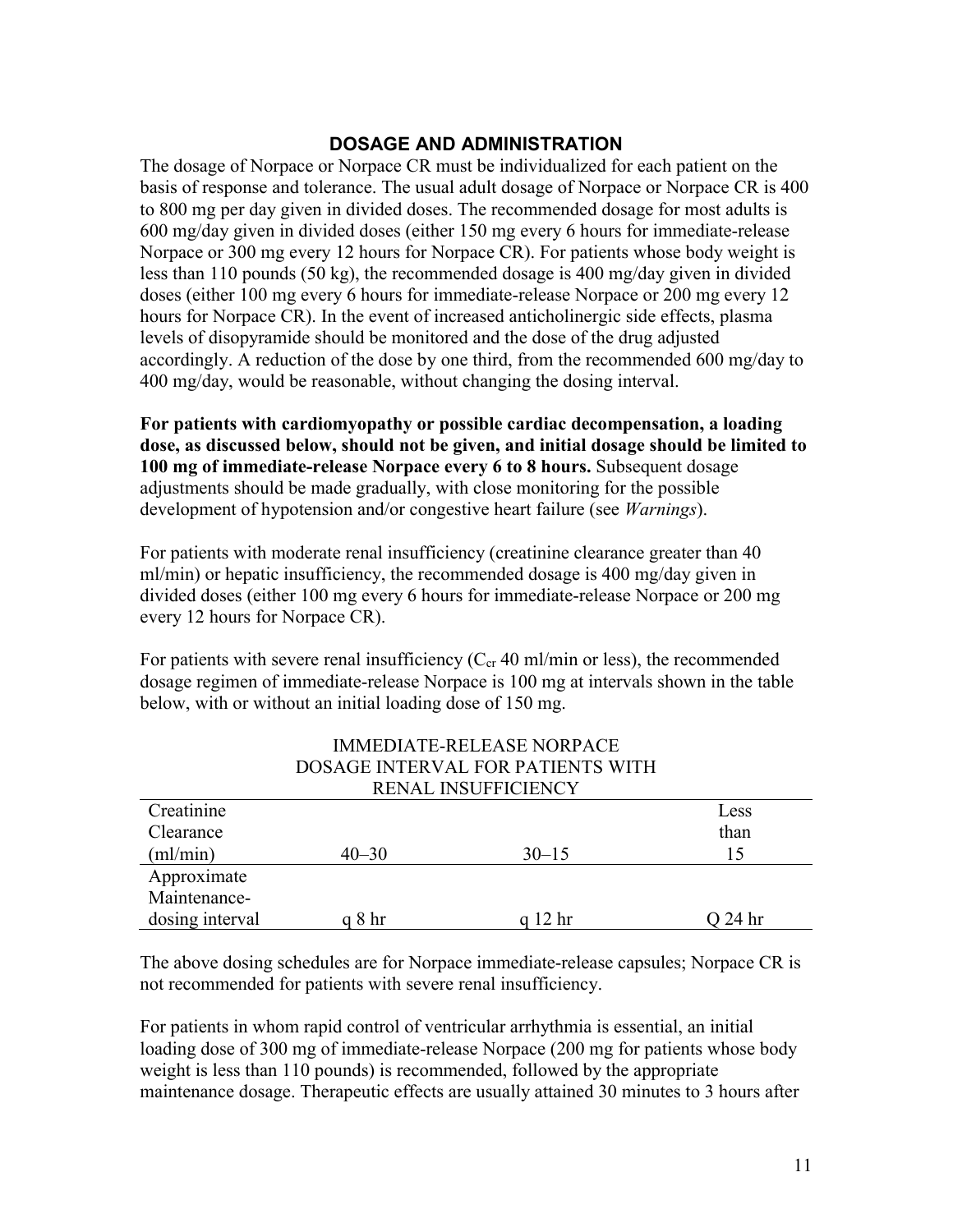administration of a 300-mg loading dose. If there is no response or evidence of toxicity within 6 hours of the loading dose, 200 mg of immediate-release Norpace every 6 hours may be prescribed instead of the usual 150 mg. If there is no response to this dosage within 48 hours, either Norpace should then be discontinued or the physician should consider hospitalizing the patient for careful monitoring while subsequent immediaterelease Norpace doses of 250 mg or 300 mg every 6 hours are given. A limited number of patients with severe refractory ventricular tachycardia have tolerated daily doses of Norpace up to 1600 mg per day (400 mg every 6 hours), resulting in disopyramide plasma levels up to 9 mcg/ml. If such treatment is warranted, it is essential that patients be hospitalized for close evaluation and continuous monitoring.

Norpace CR should not be used initially if rapid establishment of disopyramide plasma levels is desired.

# **Transferring to Norpace or Norpace CR.**

The following dosage schedule based on theoretical considerations rather than experimental data is suggested for transferring patients with normal renal function from either quinidine sulfate or procainamide therapy (Type 1 antiarrhythmic agents) to Norpace or Norpace CR therapy:

Norpace or Norpace CR should be started using the regular maintenance schedule **without a loading dose** 6 to 12 hours after the last dose of quinidine sulfate or 3 to 6 hours after the last dose of procainamide.

In patients in whom withdrawal of quinidine sulfate or procainamide is likely to produce life-threatening arrhythmias, the physician should consider hospitalization of the patient. When transferring a patient from immediate-release Norpace to Norpace CR, the maintenance schedule of Norpace CR may be started 6 hours after the last dose of immediate-release Norpace.

# **Pediatric Dosage**

Controlled clinical studies have not been conducted in pediatric patients; however, the following suggested dosage table is based on published clinical experience.

Total daily dosage should be divided and equal doses administered orally every 6 hours or at intervals according to individual patient needs. Disopyramide plasma levels and therapeutic response must be monitored closely. Patients should be hospitalized during the initial treatment period, and dose titration should start at the lower end of the ranges provided below.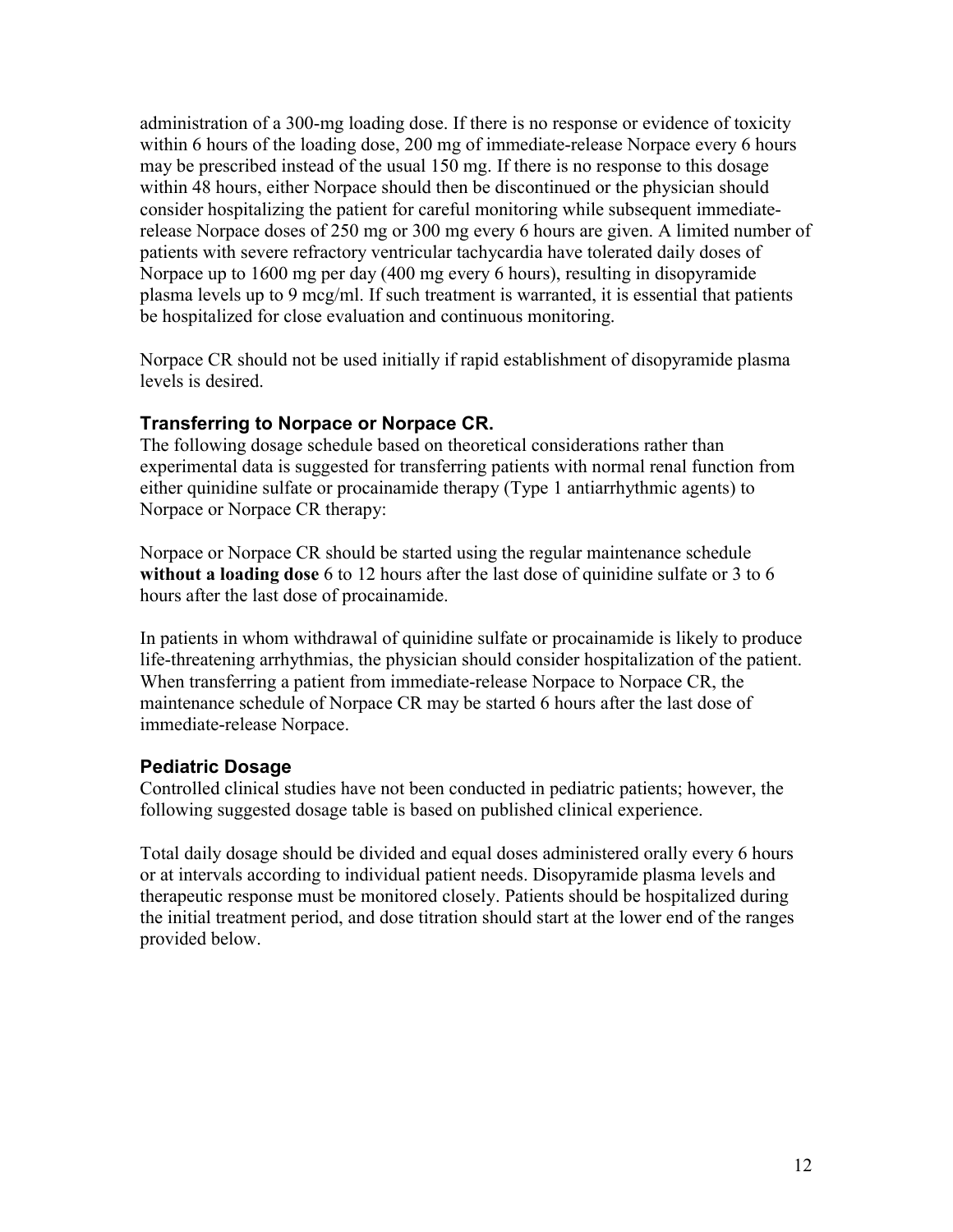| SUGGESTED TOTAL DAILY DOSAGE* |                         |  |
|-------------------------------|-------------------------|--|
| Age                           | Disopyramide            |  |
| (years)                       | (mg/kg body weight/day) |  |
| Under 1                       | $10 \text{ to } 30$     |  |
| $1$ to $4$                    | 10 to 20                |  |
| 4 to 12                       | 10 to $15$              |  |
| 12 to 18                      | 6 to 15                 |  |

\*Dosage is expressed in milligrams of disopyramide base. Since Norpace (disopyramide phosphate) 100-mg capsules contain 100 mg of disopyramide base, the pharmacist can readily prepare a 1-mg/ml to 10-mg/ml liquid suspension by adding the entire contents of Norpace capsules to cherry syrup. (Prepare cherry syrup as follows: cherry juice, 475 ml; sucrose 800 g; alcohol, 20 ml; purified water, a sufficient quantity to make 1000 ml.) The resulting suspension, when refrigerated, is stable for one month and should be thoroughly shaken before the measurement of each dose. The suspension should be dispensed in an amber glass bottle with a child-resistant closure.

Norpace CR capsules should not be used to prepare the above suspension.

# **HOW SUPPLIED**

Norpace (disopyramide phosphate) is supplied in hard gelatin capsules containing either 100 mg or 150 mg of disopyramide base, present as the phosphate.

Norpace 100-mg capsules are white and orange, with markings SEARLE, 2752, NORPACE, and 100 MG.

**NDC Number Size** 0025-2752-31 bottle of 100

Norpace 150-mg capsules are brown and orange, with markings SEARLE, 2762, NORPACE, and 150 MG.

**NDC Number Size** 0025-2762-31 bottle of 100

Norpace CR (disopyramide phosphate) Controlled-Release is supplied as specially prepared controlled-release beads in hard gelatin capsules containing either 100 mg or 150 mg of disopyramide base, present as the phosphate.

Norpace CR 100-mg capsules are white and light green, with markings SEARLE, 2732, NORPACE CR, and 100 mg.

| <b>NDC</b> Number | <b>Size</b>   |
|-------------------|---------------|
| 0025-2732-31      | bottle of 100 |

Norpace CR 150-mg capsules are brown and light green, with markings SEARLE, 2742, NORPACE CR, and 150 mg.